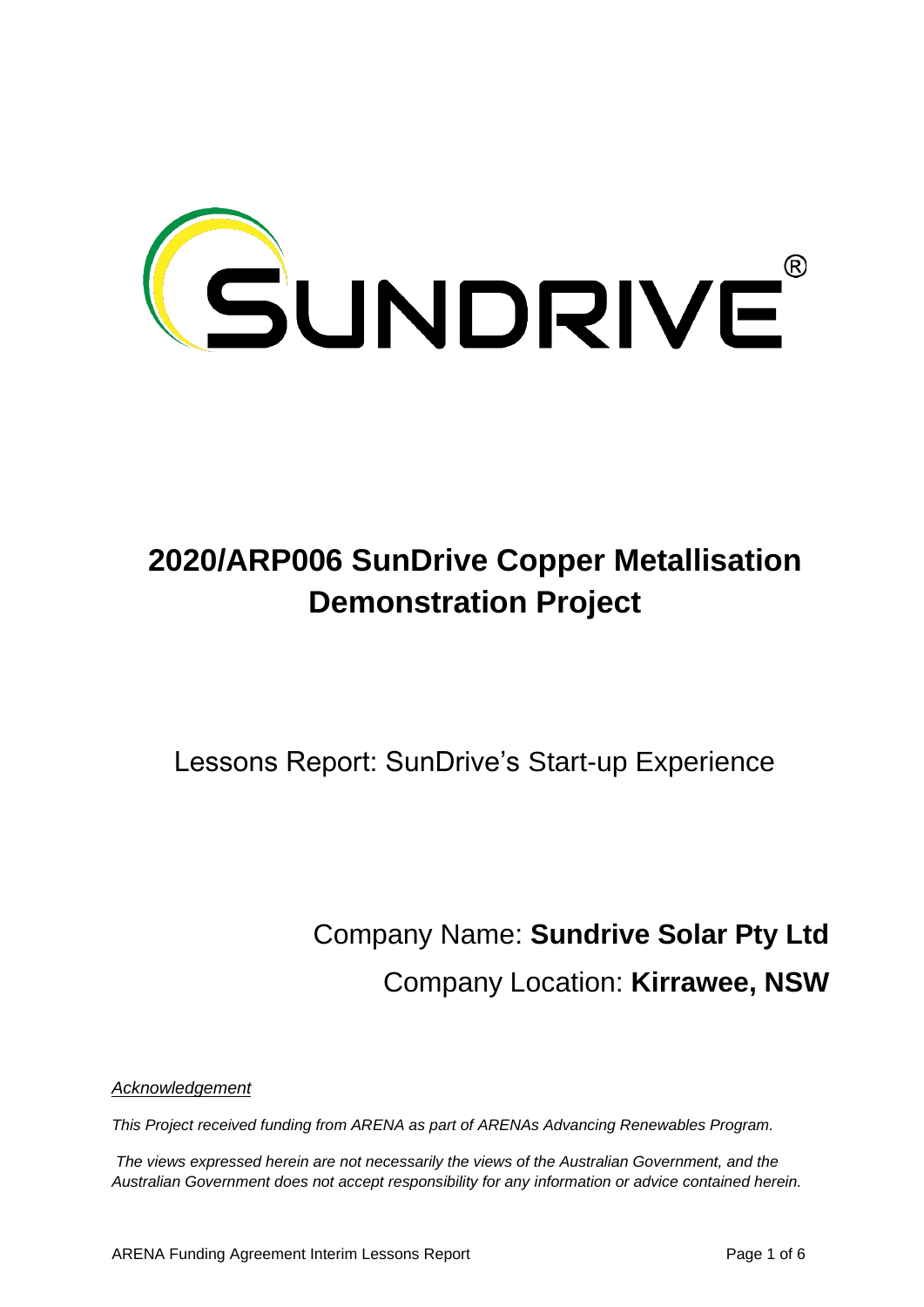## **Introduction**

SunDrive is a technology start-up company currently based in Kirrawee, NSW. The company's overarching goal is to realise the full potential of solar photovoltaics (PV) and accelerate the uptake of solar energy around the world. The technology at the heart of SunDrive is an alternative to traditional silver-based metallisation for industrial solar cell manufacturing that completely replaces silver with copper – a metal that is approximately 1000x more abundant and 100x cheaper than silver.

As the international community pushes towards TW-scale solar production capacity, the criticality of minimising cost by using cheaper and more abundant materials for solar PV generation is an increasingly important issue. Furthermore, with current commercial solar technologies reaching their efficiency limits and next-generation cell technologies demanding even greater silver usage, a growing cost and supply risk presents a significant challenge for the evolution of the solar industry. SunDrive's technology directly addresses this critical issue, whilst also providing performance benefits beyond that achievable with existing silver-based commercial technologies.

With this ARENA project, SunDrive is working to demonstrate its cell technology potential and translate this to commercial-size modules, whilst also developing a working prototype production line of its propriety metallisation sequence. This report will provide some details on SunDrive's unique experience of taking a concept from a university laboratory to a commercial venture, as well as the important lessons and takeaways that may help guide other start-ups.

## **Taking Technology from University to a Start-up**

The development of SunDrive's technology began in 2014 with co-founder Vince Allen's PhD at the world-renowned solar research school at the University of New South Wales (UNSW). Along with his supervisors - the late Professor Stuart Wenham and Professor Alison Lennon - the fundamentals of SunDrive's copper metallisation technology were conceived. A critical factor in the decision to start SunDrive and further develop this technology outside a university environment was the support and encouragement provided to Vince by his supervisors. This included the freedom to research multiple different technological approaches in a much shorter period than is usually allowed through university research. Recognising the commercial potential of the technology, they supported Vince heavily during the formative years of SunDrive.

After deciding to further develop this technology outside the university, the next step was to secure the rights to the necessary IP that had been developed at UNSW. New South Innovations (NSi – the knowledge exchange and technology transfer company within UNSW) was supportive in negotiating the licensing of the relevant IP. The licensing agreement allowed SunDrive to obtain an exclusive world-wide perpetual license for a key piece of IP underpinning SunDrive's technology in exchange for a small equity position in the company. It was important during this stage to have the support and backing of those who could see the technology potential at such an early stage of development. SunDrive benefited from having the early support of both seasoned academics with in-depth understanding of commercial solar manufacturing (and the associated challenges/opportunities) as well as those with a stronger focus on commercialisation, who could understand the technology potential from a market perspective.

#### **Securing Initial Investment**

With the relevant IP for SunDrive's technology secured, the next step was to attract the necessary investment required to begin developing the technology independently. Initially, SunDrive was selffunding its own technology development out of a garage in Maroubra. However, it was important that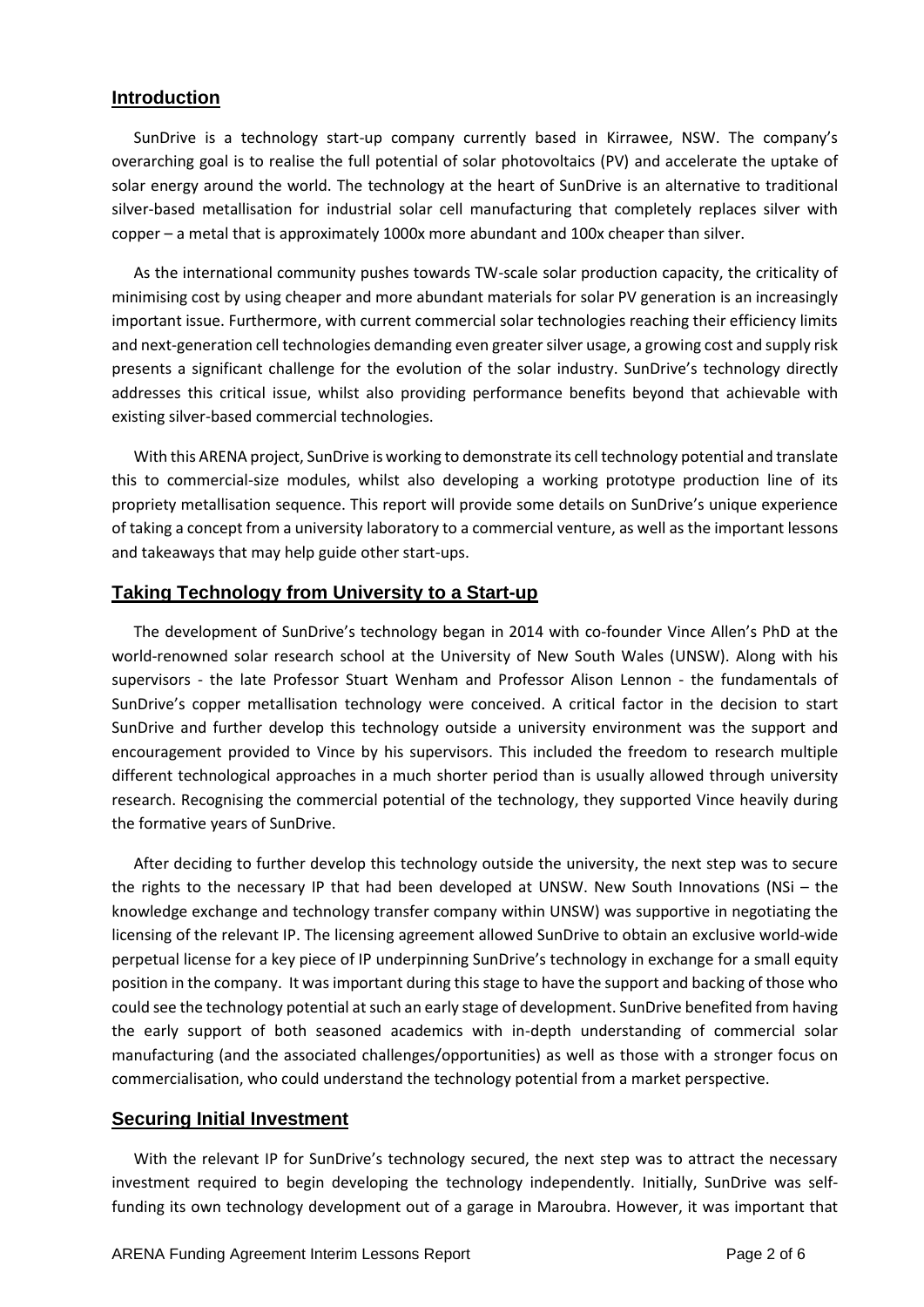the first external investment in SunDrive was from someone who understood the technology, the challenges it was addressing, and the extensive market/business potential should it succeed.

Through Professor Wenham, SunDrive's co-founders met with Chinese-Australian solar scientist and entrepreneur Dr Zhengrong Shi. With an extensive background in both solar technology research and commercialisation (as founder/CEO of Suntech Power, the biggest solar manufacturer in the world in 2010-2011), Dr Shi was perhaps the best person to provide the first external investment in SunDrive. Not only did he understand the solar industry and market opportunity (including personal experience in transitioning a solar technology from university research to commercial solar manufacturing), but he was also acutely aware of the technical challenges that SunDrive's technology was addressing. Suntech aggressively pursued copper metallisation for many years with its Pluto cell technology, but technical difficulties hindered its success. Witnessing first-hand the improvements provided by SunDrive's technology, Dr Shi was convinced in the technology's potential and within a month of visiting SunDrive's garage had agreed to make the first investment in SunDrive in June 2015.

With Dr Shi's international commitments, SunDrive wanted to also bring on board someone deeply involved in the local start-up ecosystem and preferably also from the solar industry. Through UNSW's entrepreneurship team and NSi, SunDrive's founders met with Sylvia Tulloch, founder of DyeSol (at the time, Australia's most advanced solar R&D company that was also listed on the ASX) and an active member of the local start-up community. With her extensive experience in company management, growing her own start-up and investing in other start-ups, as well as government interaction, Mrs Tulloch offered extensive knowledge to SunDrive that would prove invaluable in the following years as it grew and developed its technology. Both Mrs Tulloch and Dr Shi joined SunDrive as board members in 2015.

## **Technology Development: Start-up vs University**

The process of technology development in a lean start-up differs greatly from that in an established research institution or university. As with any independent research venture, this independence has come with numerous advantages and challenges, including:

#### Advantages

- **Speed:** the iteration cycle for technology development is generally much faster in a self-governed startup, bypassing a lot of "red tape" and internal policy that can heavily impede the progression of research within many universities. This also applies to collaborations with industry partners, who often operate on a faster iteration cycle than universities. A start-up is often able to better adapt and keep pace with industry partners.
- **Adaptability:** necessity is the mother of invention. With limited resources in the early stages of a startup company, everything is built, tested and iterated from the ground up – processes, equipment and even characterisation tools. SunDrive has facilitated this adaptation by hiring its employees from a wide range of fields with varying degrees of experience and expertise. SunDrive has learnt that it is not about your qualifications, it's about your ability.
- **Goal Definition:** everyone within SunDrive is working cooperatively on a singular goal, which simplifies operations and minimises dilution of resources amongst different projects. Whereas a university has multiple disconnected projects competing for equipment access/tool time/funding, a start-up can pool its resources and ability to achieving more clearly defined goals.
- **Wholistic Viewpoint:** whilst university research can often focus on technologies that, while impressive, may never be commercially viable products, technology development within a start-up is all focussed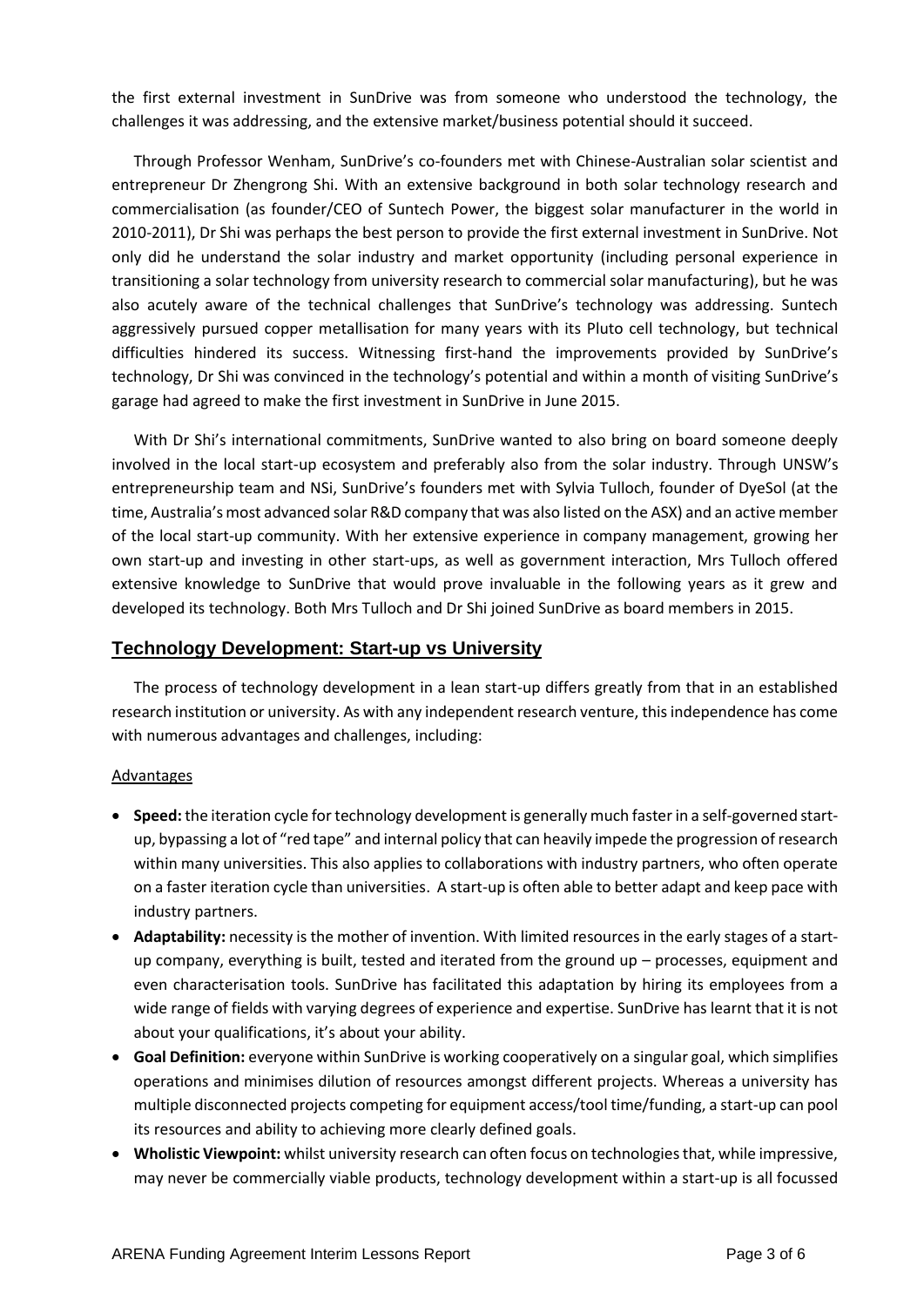on improving a technology for market. Thus, every stage of technology development is performed with the end-goal in mind – commercialisation.

## **Challenges**

- **Resource scarcity:** especially early on, with limited funding, technology development in a start-up environment can be difficult. Without access to important processing tools and characterisation equipment, adequate technology development can be reliant on self-designed tools (requiring their own iteration cycle) and/or access to external resources through collaboration which can also slow the iteration cycle.
- **Time Pressure:** since a start-up is often under pressure (status of market value proposition, pressure from competitors and investors) to deliver a product to market as quickly as possible, this can often put significant pressure on the iteration cycle. Whilst this does speed up the technology development, it can also impede the ability to provide detailed analysis of results which may help better dictate the development cycle.
- **Learning curve:** there are a lot of things taken for granted in university research that are significant challenges for a lean start-up. Necessary access to sophisticated equipment (processing and characterisation) and services (ultra-pure water, compressed dry air, nitrogen, wastewater treatment) has meant SunDrive has had to build its facilities and services to allow its technology development to progress. SunDrive began its operations in a garage, and now runs a self-designed cleanroom.
- **Anonymity:** the primary downside of operating outside a university is that it removes the safety net of institutional reputation. This can be challenging when sourcing components and early-stage fundraising, particularly through government funding programs. As a start-up, SunDrive has decidedly made a habit of demonstrating its capabilities to investors to compensate for its low profile, building its own track record.

Whilst there are challenges to technology development within a lean start-up, the experience and reputation SunDrive has grown through multiple successful funding rounds has made many of these challenges more manageable.

# **Forming Collaborations**

Collaborations can be essential for a start-up  $-$  they not only provide deeper access to the industry they are hoping to enter, but also facilitate faster technology development by providing access to resources that are unavailable without some form of collaboration. Collaboration with research institutions and industry partners has been critical to major advances in SunDrive's technology development, from the scaling of its technology from lab-size to industrial-size wafers right up to the recent world-record efficiency SunDrive achieved in September 2021.

As a small start-up, it can be a daunting prospect to approach larger companies and research institutions. An invaluable asset early on in this process was leveraging SunDrive's existing network of connections to begin those interactions. Maintaining a good network of connections with the university helped in the early stages of technology development and is an excellent resource for initiating conversations with companies/institutions. In the solar industry, companies will often approach research institutions to investigate new technologies for commercial potential. One of SunDrive's current collaborators had approached UNSW with an interest in exploring copper plating, and that connection was passed onto SunDrive.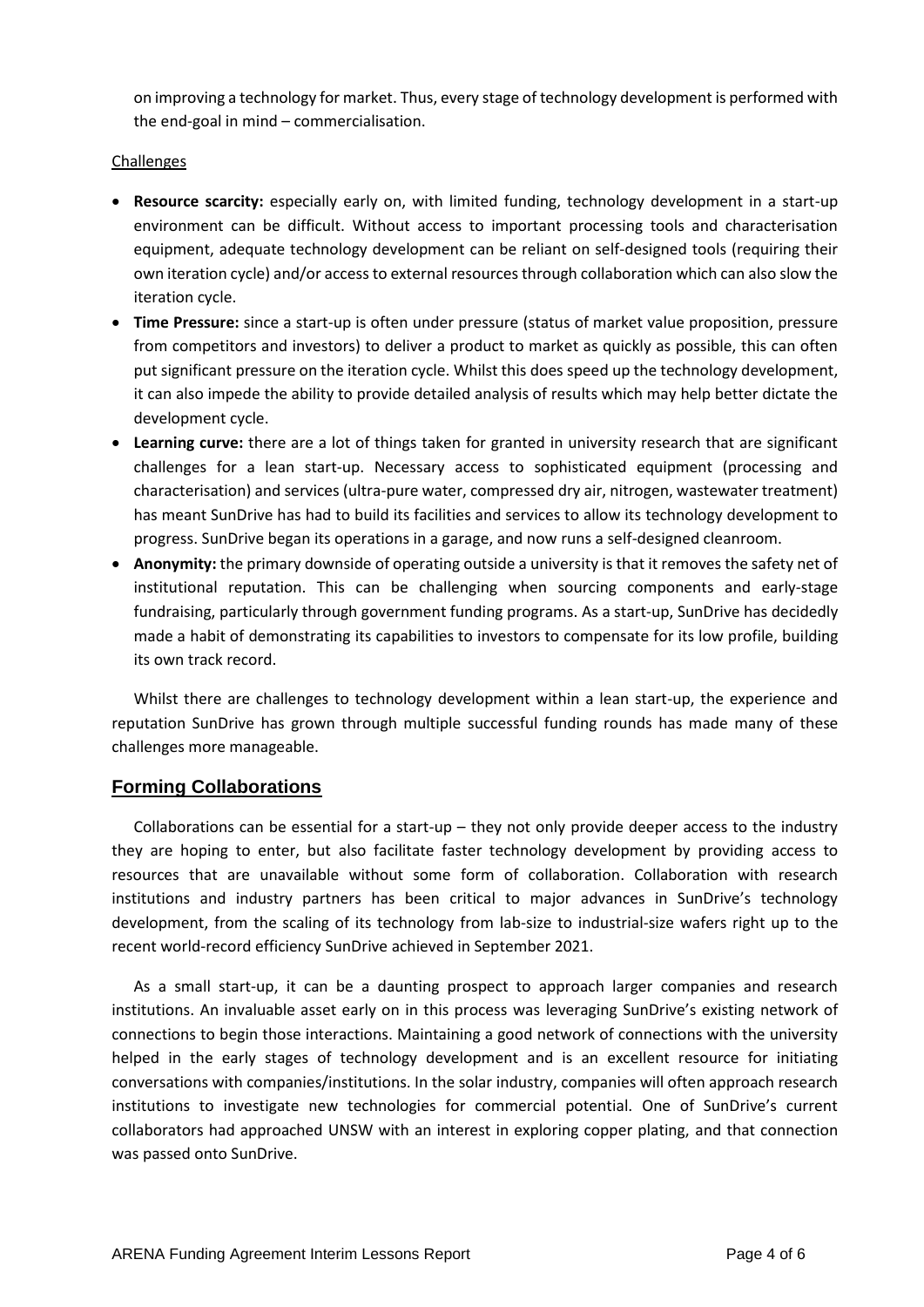SunDrive was also able to leverage the connections of its investors with tiesto the industry. Once again, companies looking into copper metallisation for their solar technologies were directed to SunDrive through introductions by industry connections (namely Dr Shi in the early stages, who is highly regarded in the international solar community). Whilst having those existing connections to industry and research help get a foot in the door, having a technology that addresses a big market also helps attract those collaborations.

Fostering these collaborations is essential to maintaining a good trajectory of technology development. Whilst the results of experiments and advances in technology development often in themselves help maintain good collaborations, SunDrive found that having a strong face-to-face presence, with regular engagement, was an important part of growing new collaborations and forming trusted working relationships. This included the co-founders frequently travelling internationally to visit collaborators for in-person meetings and discussions and maintaining regular correspondence on progress and collaboration goals. Fostering these collaborations as a technology advances is even more important – especially as a company moves from R&D closer towards commercialisation. Often the later stages of technology development require more resources and having trusted relationships with industry partners allows for larger experiments and batch testing.

## **Growing Capital Investment**

Obtaining the necessary funding for further technology progression can be a complicated and timeconsuming process. After the initial funding provided by Dr Shi's angel investment, SunDrive began developing its formal pitch deck in preparation for its first institutional investment round. UNSW's entrepreneurship team aided in both refining SunDrive's pitch deck, as well as introducing the company to various potential investors.

An important takeaway from SunDrive's previous funding rounds was the importance of technology demonstration. Just as it worked with securing Dr Shi's investment, inviting potential investors to visit SunDrive's operations and witness the technology first-hand (copper plated solar cells, tool prototypes, etc) is an invaluable way of demonstrating the capabilities of both the technology as well as the team behind it.

With each funding round, securing further investment is dependent on achieving the goals of the previous round. By setting clearly defined goals and metricsto define the success of each round, it is easier to demonstrate to both new and existing investors of your track record of technology development. It is important to set ambitious yet achievable goals for each round of technology progression to maintain a successful track record. For a hardware start-up with a comparatively slow iteration cycle compared to high velocity software ventures, it is also crucial to have the support of patient investors with longer term investment aspirations that are willing to support a start-up throughout its commercialisation journey.

Finally, the importance of public investment through government programs should not be understated. Successfully applying for government funding programs not only provides an alternative source of investment, but it also can be highly influential in securing the necessary private investment required for each stage of technology development. Furthermore, public investment in locally developed technologies (especially clean technologies) boosts public awareness that Australia is supportive of local clean technologies and start-ups. This encourages more companies to pursue clean technology ventures, thus supporting the growth of the entire Australian industry landscape.